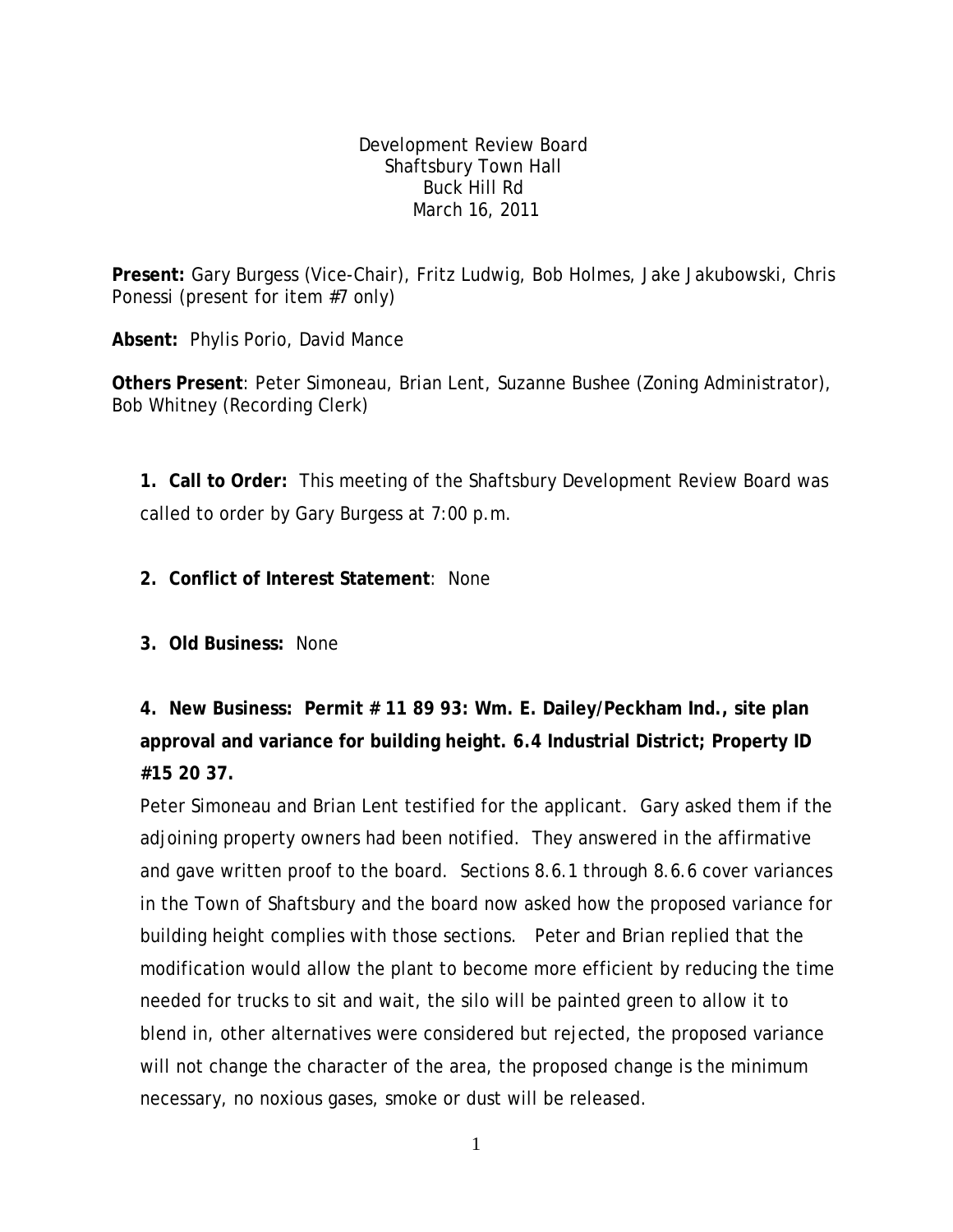**Jake made a motion to close the hearing and seconded by Fritz. All in favor 4- 0-0.**

**5. Curb Cut: Permit # 10 89 82: Adam Brimmer; parcel ID: 18 01 34.43.6 Site development plan.** Suzanne and Ron Daniels looked at the area in question. Ron approved with an 18" culvert required. It was the sense of the DRB to have a look at Lot 4. Board members will visit the area individually.

1. **Other Business:** None

2. **Minutes: March 2, 2011 – Approved 4-0-1.**

**6. Decisions to be signed: Shaftsbury Historical Society; parcel ID #07-20-17 3.5 Conditional use; permit #10 89 87. Decision signed by Gary Burgess with the following conditions:**

*a. The entrance shall conform to AOT Detail C with 24' width and 20' radius and pave to property line.*

*b. The House shall be mixed use with 2 rooms and a bath for caretaker; balance of rooms for museum.*

*c. The Cow Barn shall be used for the Stanley Tool Collection.*

*d. The Hay Barn shall be used for early indigenous artifacts.*

*e. Parking shall be as shown on the site plan.*

*f. The property shall be in compliance with the Fire Prevention Inspection dated 2/28/2011.*

*G. Port-a-potties shall be required for events hosting more than 50 people and is suggested for events of 25 people.*

*h. A sign permit is required for new and/or replacement signs.*

**7. Deliberative Session: Fritz made a motion to enter into deliberative session and Jake seconded. Entered into at 7:42 p.m. Exited at ?.**

2